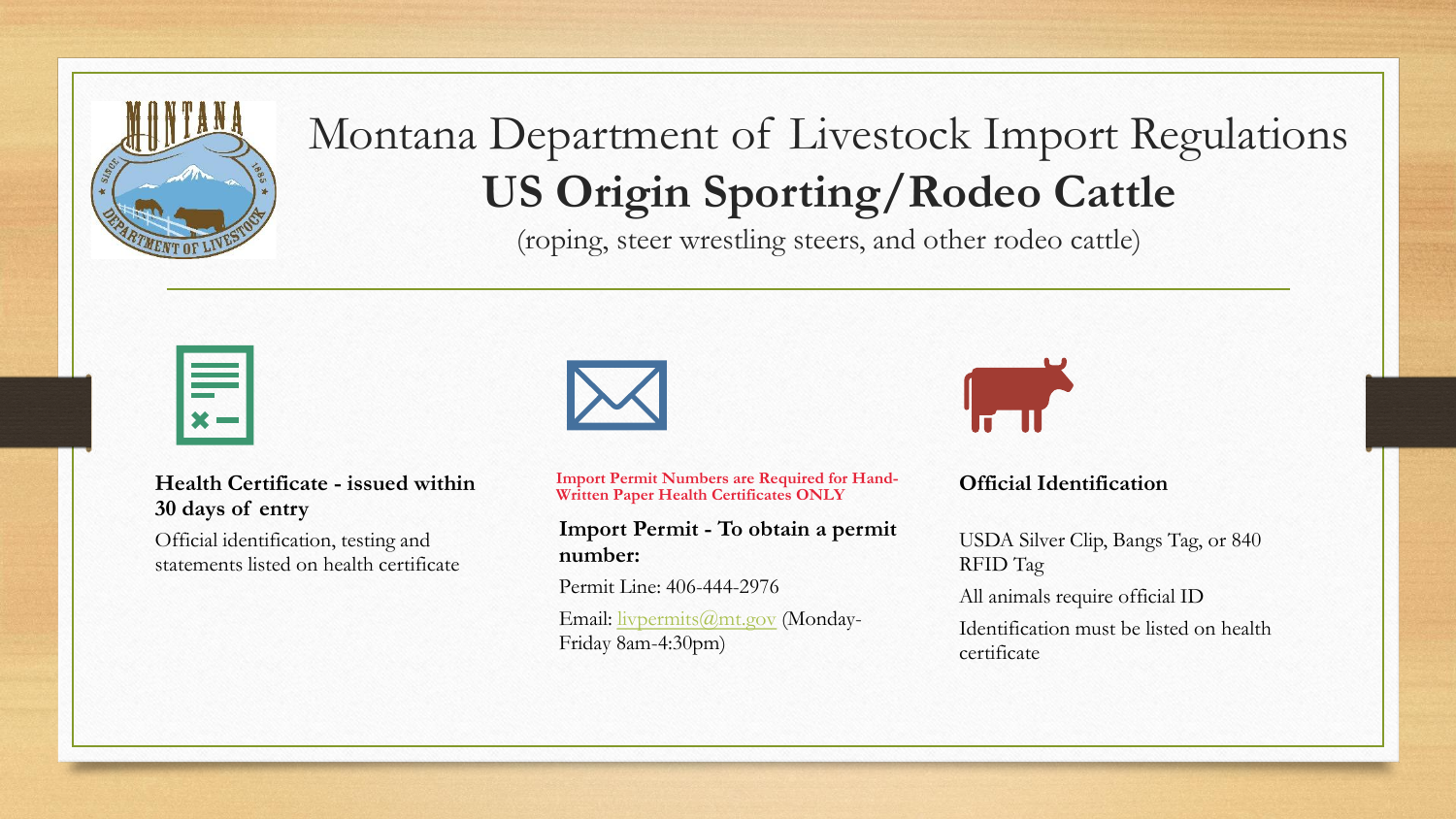

# **US Origin Sporting Cattle Import**

Testing Requirements

### **Tuberculosis (TB)**

Roping/Rodeo animals require one negative TB test within 12 months prior to entry.

\*If Mexico origin, please refer to "Mexico Origin Cattle"(link to Mexico Origin Cattle Import)

### **Trichomoniasis**

Bulls for exhibition or competition:

• No testing required

Bulls for sale purposes:

- Virgin bulls less than 12 months of age o No testing required
- Virgin bulls 12-24 months of age o No testing required

Non-virgin bulls and bulls greater than 24 months of age

- One single negative PCR within 60 days
- Void upon commingling with female cattle \*Pooled PCRs are acceptable